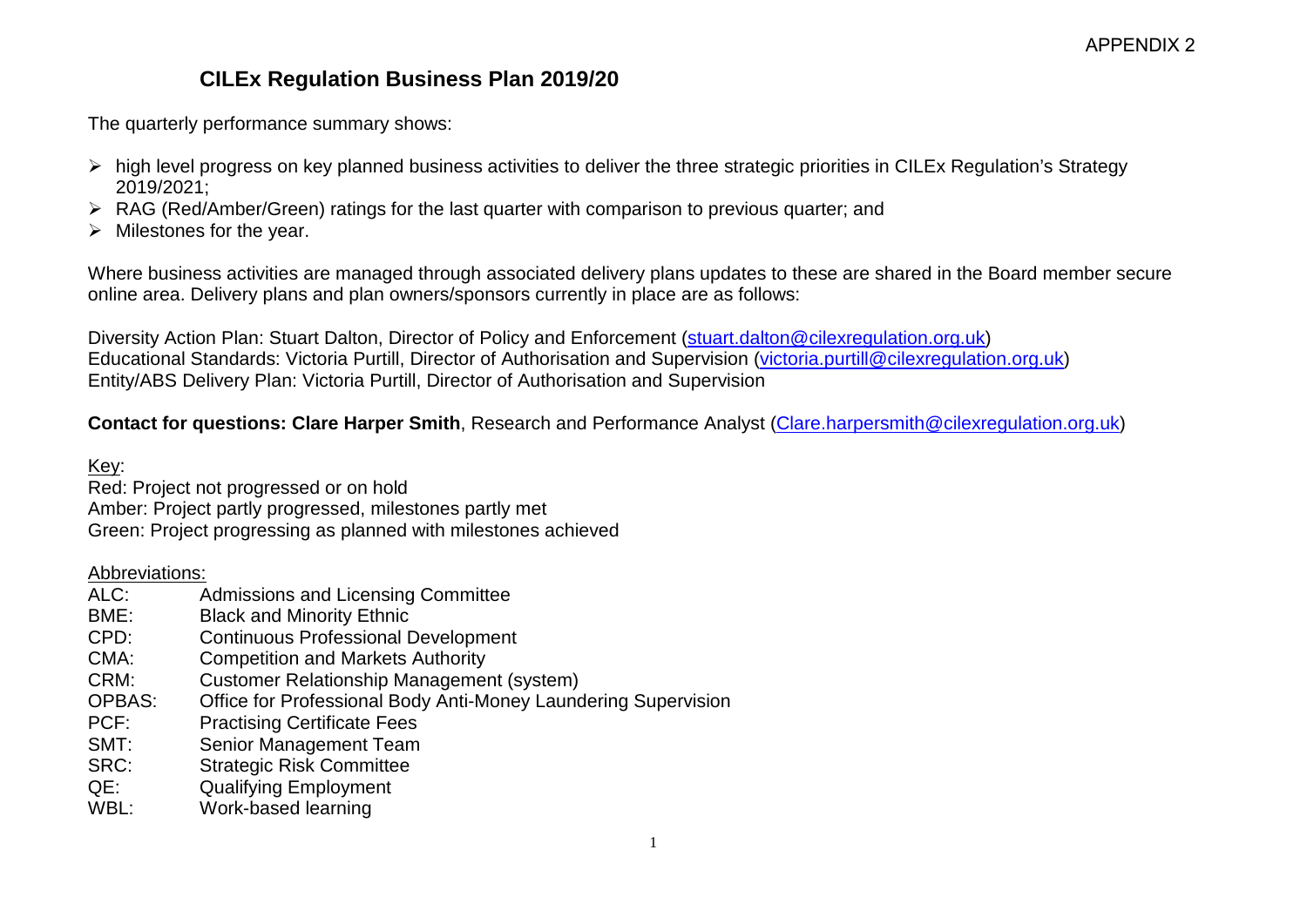| <b>Strat</b><br><b>Pr</b>                                                                    | <b>Link</b><br>Obj | <b>Priority project</b>                                                                                     | <b>Prev</b><br>Q | <b>Progress in previous</b><br><b>Quarter (including current)</b><br>RAG) | <b>Milestones 2019</b><br>(January to December)                                                                                                                                                                                                                                                                                                      | <b>Forward look</b> |
|----------------------------------------------------------------------------------------------|--------------------|-------------------------------------------------------------------------------------------------------------|------------------|---------------------------------------------------------------------------|------------------------------------------------------------------------------------------------------------------------------------------------------------------------------------------------------------------------------------------------------------------------------------------------------------------------------------------------------|---------------------|
| both current and future,<br>ensure that the needs of the consumer,<br>work by:<br>inform our | 1,2.3              | Instilling a culture of<br>transparency in legal services<br>providers we regulate                          |                  | $\circ$                                                                   | CMA action plan delivery<br>$\circ$<br>Gap analysis of CMA doc<br>$\circ$<br>Consumer-led transparent policy<br>$\circ$<br>development                                                                                                                                                                                                               |                     |
|                                                                                              | 1,2,3              | Extending knowledge of<br>consumer needs and<br>perspectives (Research)                                     |                  | $\circ$                                                                   | Research prioritisation<br>$\circ$<br>Identify plan for maximising research<br>$\circ$<br>capacity/reach<br>Consumer focus activity plan (Feb 18<br>$\circ$<br>Board paper), including no blame<br>culture<br>Training for staff<br>O                                                                                                                |                     |
|                                                                                              | 1,3                | Delivering a public register<br>and corporate website that<br>enhances consumers access<br>to justice       |                  | $\circ$                                                                   | Consumer review of website<br>$\circ$<br>CILEx to review for members<br>$\circ$<br><b>Publication Scheme</b><br>$\circ$<br><b>FAQ</b> section<br>$\circ$<br>Up-to-date website with leaflets for<br>$\circ$<br>complainants<br>Clarity and transparency regarding<br>$\circ$<br>membership roles and grades on the<br>website and via communications |                     |
|                                                                                              | 1,2                | Collaborating with other<br>regulators on the delivery of<br>the Legal Choices website                      |                  | $\circ$                                                                   | Deliver action plan<br>$\circ$                                                                                                                                                                                                                                                                                                                       |                     |
| P                                                                                            | 1,2,3              | Ensuring that consumer<br>impact assessment is core to<br>the development of our<br>regulatory arrangements |                  | $\circ$                                                                   | Impact assessment training<br>$\circ$<br>Protections for vulnerable consumers<br>$\circ$<br>identified                                                                                                                                                                                                                                               |                     |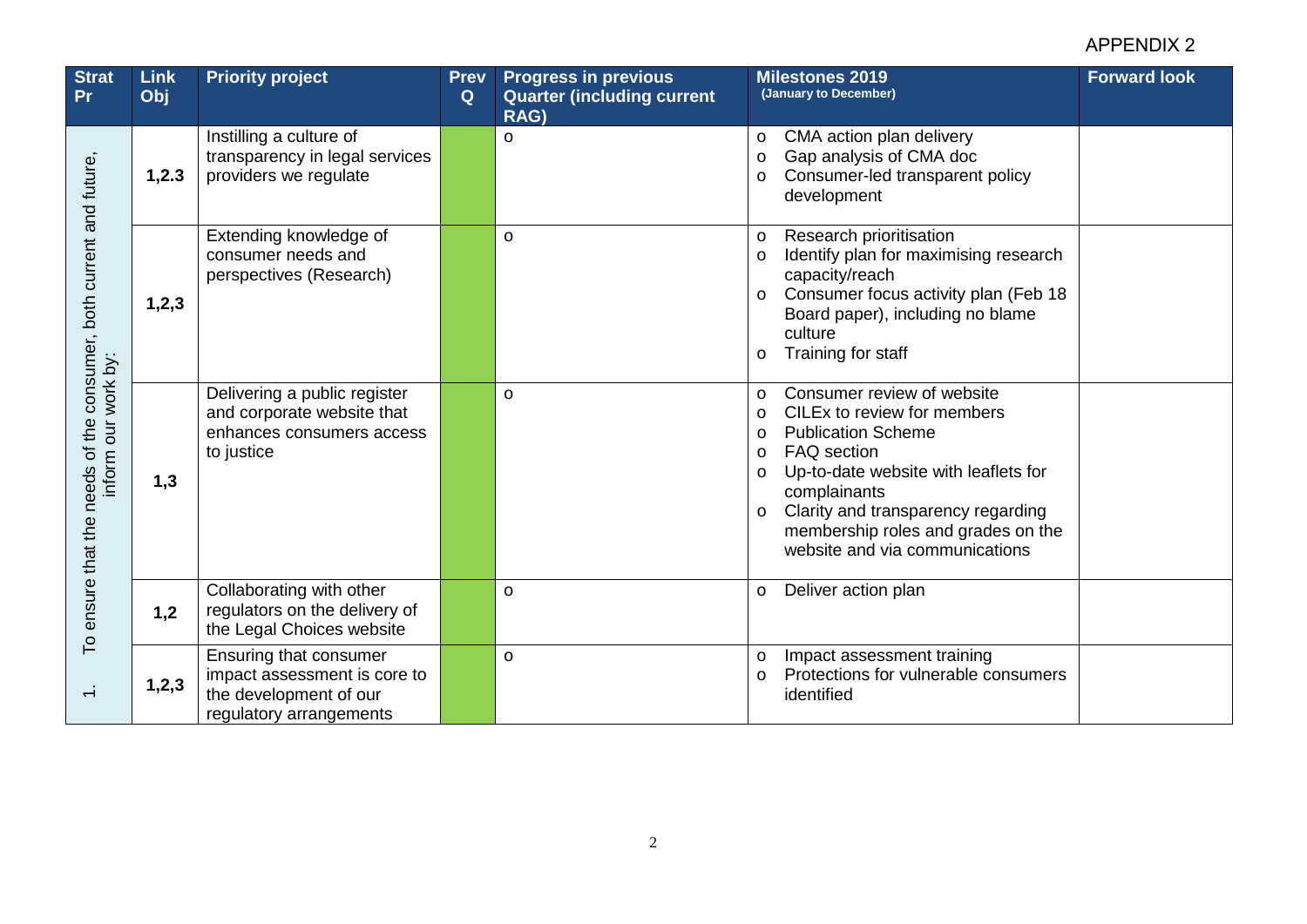<span id="page-2-0"></span>

| <b>Strat</b><br>Pr | <b>Link</b><br>Obj | <b>Priority project</b>                                                                                                                             | <b>Prev</b><br>Q | <b>Progress in previous</b><br><b>Quarter (including current)</b><br>RAG)                                                                                                                                                                                           | <b>Forward look</b><br><b>Milestones 2019</b><br>(January to December)                                                                                                                                                                                                        |
|--------------------|--------------------|-----------------------------------------------------------------------------------------------------------------------------------------------------|------------------|---------------------------------------------------------------------------------------------------------------------------------------------------------------------------------------------------------------------------------------------------------------------|-------------------------------------------------------------------------------------------------------------------------------------------------------------------------------------------------------------------------------------------------------------------------------|
|                    | 1, 3               | Transition to a targeted risk-<br>based supervision process<br>for regulated individuals by<br>December 2019 (linked to<br>introduction of new CRM) |                  | Final approval of risk<br>$\circ$<br>matrix to September<br>Board.                                                                                                                                                                                                  | Implement with<br>Develop and implement pilot for<br>$\circ$<br>testing using self-employed members<br>new CRM <sup>1</sup> .<br>Consider other tools that can be used<br>$\circ$<br>to support higher risk members                                                           |
|                    | 1,3                | Undertake financial modelling<br>and review fees to achieve a<br>self-sustaining funding model                                                      |                  | 2020 budgeting process<br>$\circ$<br>underway.<br>Working Group set up to<br>$\circ$<br>produce regulatory costs<br>and governance modelling<br>Headlines identified by<br>$\circ$<br>Chair in relation to greater<br>independence for<br>discussion at Group Board | Cost modelling work to be<br>$\circ$<br>commenced re: greater financial<br>separation.<br>Working Group produces financial<br>$\circ$<br>modelling figures and action plan<br>Responding to Internal Governance<br>$\circ$<br><b>Rules consultation</b>                       |
|                    | 1,2,3              | Collaboration opportunities<br>with other regulators                                                                                                |                  | $\circ$                                                                                                                                                                                                                                                             | Explore shared pool of panellists for<br>$\circ$<br>enforcement function<br>Explore uniformity opportunities in<br>$\circ$<br>public interest e.g. single Code of<br>Conduct<br>Explore joint working on common<br>$\circ$<br>quality standards for advocacy and<br>education |

 $\overline{a}$ 

<sup>1</sup> The new approach will include the actions from QASA which will not now be implemented. Action for this element will be required by Q3 2018 and can be utilised as proof of concept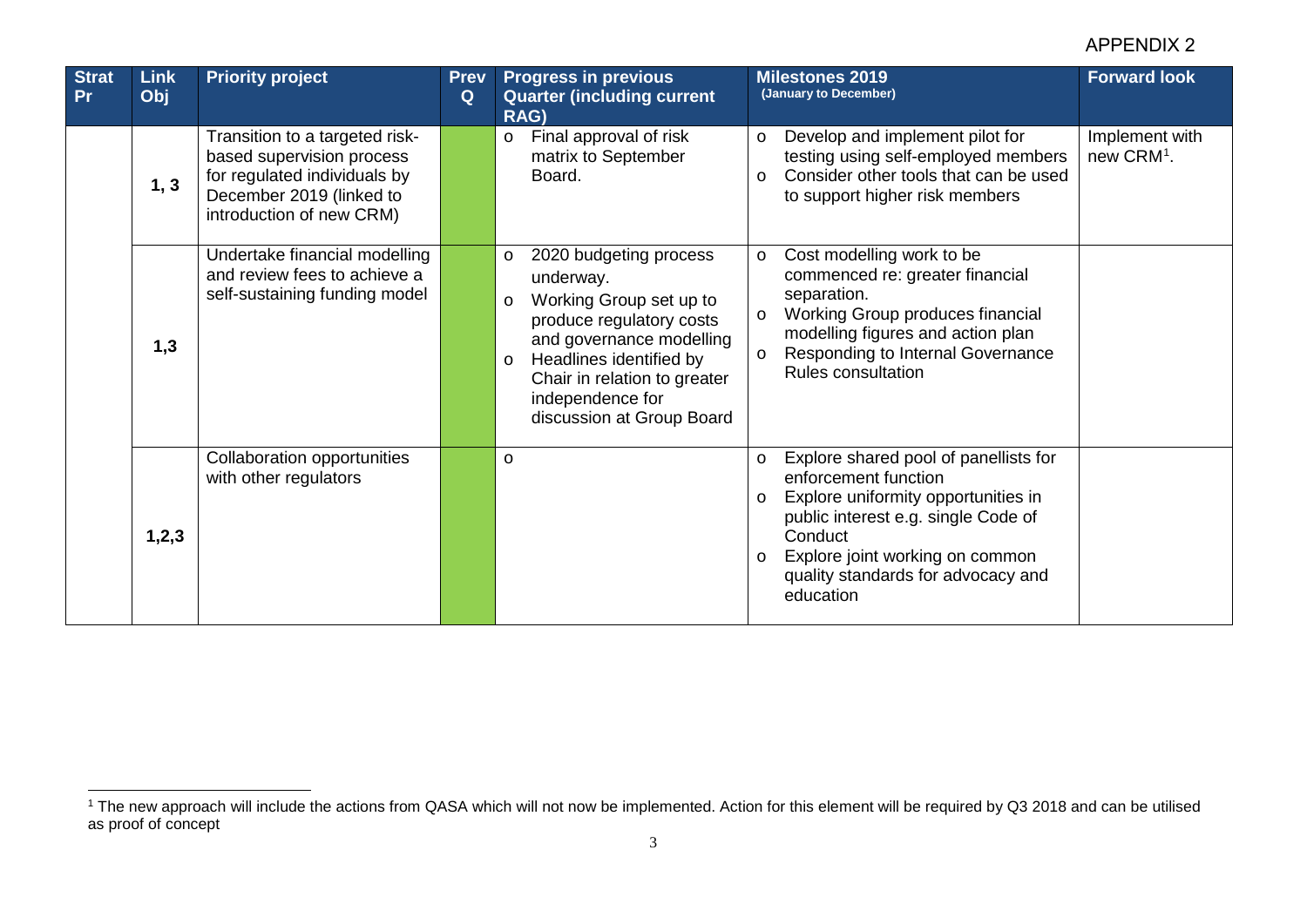| <b>Strat</b><br>Pr                                                                                         | <b>Link</b><br>Obj | <b>Priority project</b>                                                                                                                                                                       | <b>Prev</b><br>Q | <b>Progress in previous</b><br><b>Quarter (including current</b><br>RAG) | <b>Forward look</b><br><b>Milestones 2019</b><br>(January to December)                                                                                                                                                                                                                                                                                                                                                                                                                                                                               |
|------------------------------------------------------------------------------------------------------------|--------------------|-----------------------------------------------------------------------------------------------------------------------------------------------------------------------------------------------|------------------|--------------------------------------------------------------------------|------------------------------------------------------------------------------------------------------------------------------------------------------------------------------------------------------------------------------------------------------------------------------------------------------------------------------------------------------------------------------------------------------------------------------------------------------------------------------------------------------------------------------------------------------|
| and<br>iy.<br>services                                                                                     | 2,3                | Reviewing the suitability of<br>existing qualifying<br>requirements to identify<br>legitimate opportunities to<br>enhance a diversified<br>workforce whilst maintaining<br>existing standards |                  | $\circ$                                                                  | Development of route to authorisation<br>$\circ$<br>for established Fellows<br>Review of authorisation processes for<br>$\circ$<br>entity regulation<br>Research and act on research<br>$\circ$<br>findings<br>Run publicity campaigns celebrating<br>$\circ$<br>diversity                                                                                                                                                                                                                                                                           |
| strengthen the diversity of the legal profession<br>accessibility to legal<br>P<br>$\overline{\mathsf{N}}$ | $\mathbf{2}$       | Increase diversity and<br>equality of access in legal<br>services                                                                                                                             |                  | $\circ$                                                                  | <b>Review of Qualifying Employment</b><br>$\circ$<br>and other authorisation/supervision<br>activities which may lead to<br>recommendations for change<br>Introduce online application and<br>$\circ$<br>assessment schemes for individual<br>and entity authorisation by June 2019<br>Identify best practice on opening<br>$\circ$<br>access and strengthening diversity in<br>other regulated sectors<br>Look at legal services environment<br>$\circ$<br>now and in the future to ensure we<br>can deliver diversity/access through<br>legal tech |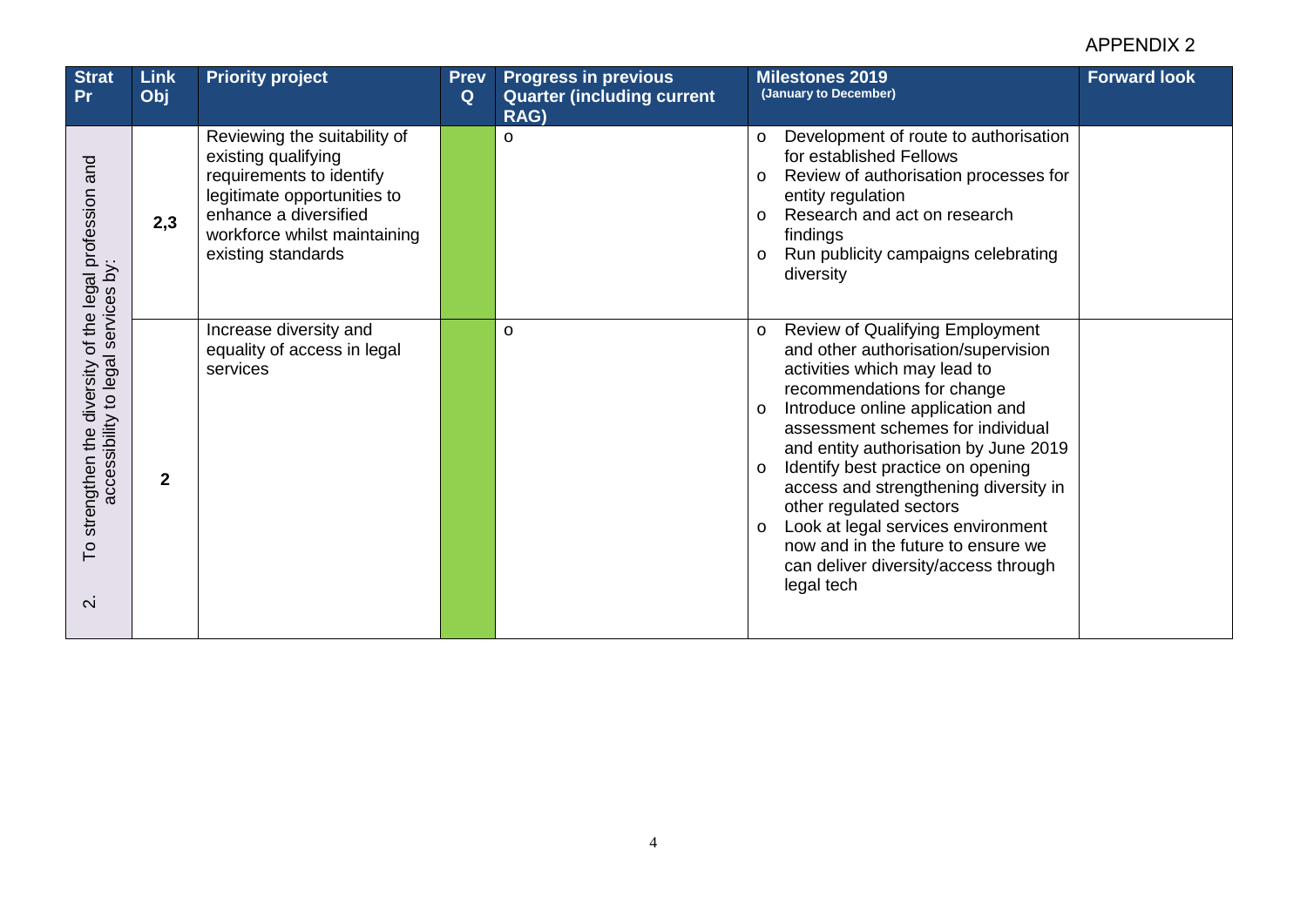| <b>Strat</b> | <b>Link</b>  | <b>Priority project</b>                                                                                                                                                   | <b>Prev</b> | <b>Progress in previous</b>                                                                                                                                                                                                                                                                                             | <b>Milestones 2019</b><br>(January to December)                                                                                                                                                                                                                                                                                                                                                                                                                                                                                                                                                                                             | <b>Forward look</b>                                                           |
|--------------|--------------|---------------------------------------------------------------------------------------------------------------------------------------------------------------------------|-------------|-------------------------------------------------------------------------------------------------------------------------------------------------------------------------------------------------------------------------------------------------------------------------------------------------------------------------|---------------------------------------------------------------------------------------------------------------------------------------------------------------------------------------------------------------------------------------------------------------------------------------------------------------------------------------------------------------------------------------------------------------------------------------------------------------------------------------------------------------------------------------------------------------------------------------------------------------------------------------------|-------------------------------------------------------------------------------|
| <b>Pr</b>    | Obj          |                                                                                                                                                                           | Q           | <b>Quarter (including current</b><br>RAG)                                                                                                                                                                                                                                                                               |                                                                                                                                                                                                                                                                                                                                                                                                                                                                                                                                                                                                                                             |                                                                               |
|              | $\mathbf{2}$ | Delivering entity regulation<br>and ABS licensing through<br>providing support to identify<br>and realise opportunities                                                   |             | $\circ$                                                                                                                                                                                                                                                                                                                 | Develop ABS regulatory<br>$\circ$<br>arrangements_subject to delays to<br>Orders caused by Brexit<br>Develop and implement targeted<br>$\circ$<br>engagement to address anti-<br>competitive practices in relation to<br>entity authorisation including<br>monitoring and annual review<br>Practice rights and entity regulation<br>$\circ$<br>growth interim objectives, pending<br>consideration of options for re-<br>branding<br>Comms work includes google ad<br>$\circ$<br>words, direct marketing to CILEx<br>members and opportunities to<br>engage with SRA/CLC regulated<br>practices<br>Identifying potential targets<br>$\circ$ |                                                                               |
|              | 2,3          | Providing a lean,<br>proportionate and supportive<br>regulatory framework whilst<br>ensuring safe standards and<br>oversight                                              |             | $\circ$                                                                                                                                                                                                                                                                                                                 | Internal campaign to identify process<br>$\circ$<br>efficiencies<br>Lean training for staff<br>$\circ$<br>Processing-mapping prioritisation and<br>$\circ$<br>pilots                                                                                                                                                                                                                                                                                                                                                                                                                                                                        |                                                                               |
|              | 1, 2         | Develop and implement<br>targeted engagement to<br>address anti-competitive<br>practices in relation to entity<br>authorisation including<br>monitoring and annual review |             | Rule change approved by<br>$\circ$<br>LSB on 20 June.<br>Ongoing dialogue with<br>O<br>MHCLG.<br>Continuing to lobby on<br>$\circ$<br>lender panels;<br>ATE solution in place and<br>$\circ$<br>proof of concept underway.<br>Marketing of switching<br>$\circ$<br>through PIB and Hexagon<br>Legal Network (22 August) | Ongoing dialogue regarding barriers<br>$\circ$<br>Continue to identify options to market<br>$\circ$<br>entity (see separate paper)<br>Consideration of other avenues (e.g.<br>$\circ$<br>escrow) to mitigate issues                                                                                                                                                                                                                                                                                                                                                                                                                         | Barriers work is<br>iterative.<br>Proof of Concept<br>to continue for<br>ATE. |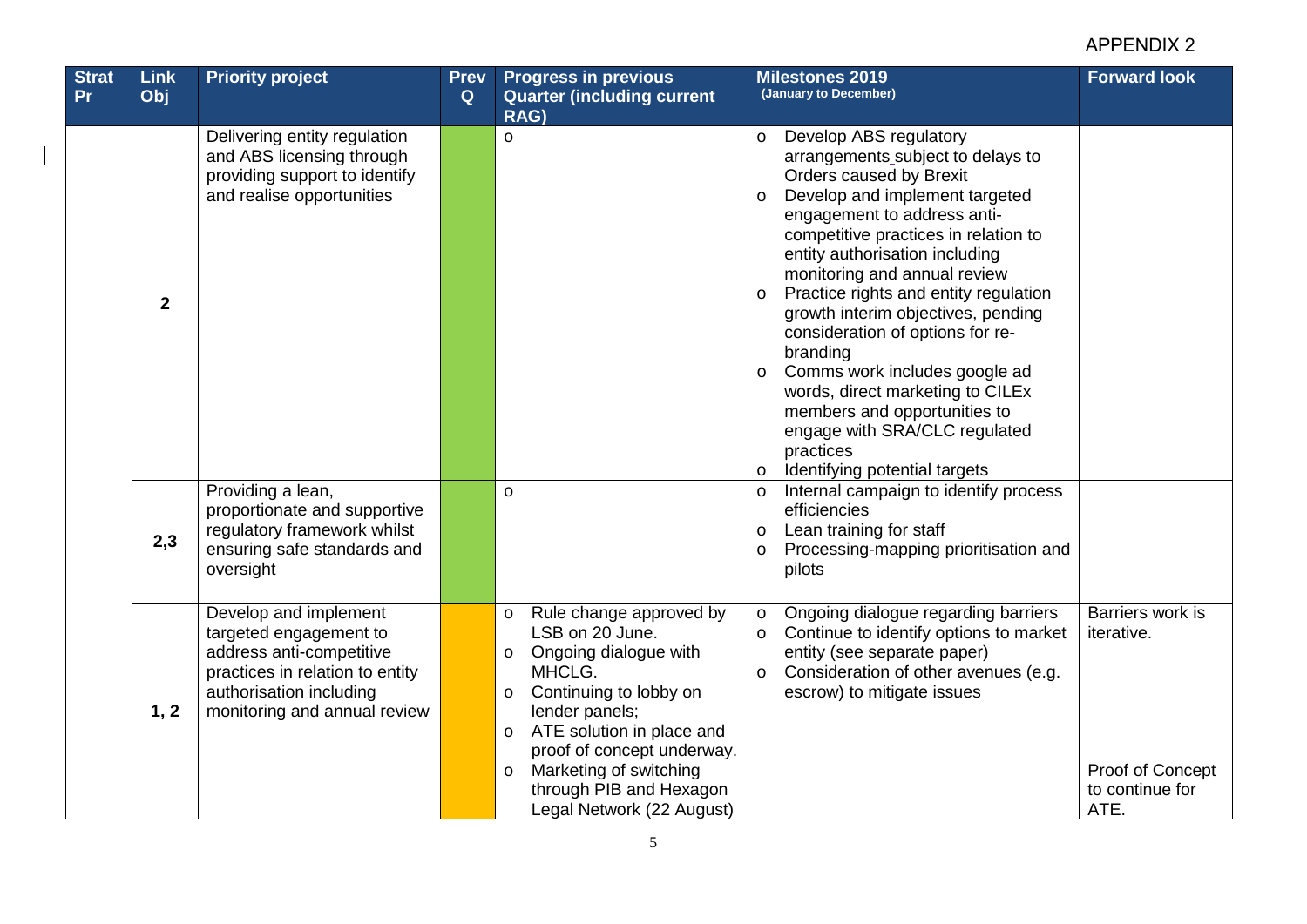| <b>Strat</b><br><b>Pr</b> | <b>Link</b><br>Obj | <b>Priority project</b>                                                                                                       | <b>Prev</b><br>Q | <b>Progress in previous</b><br><b>Quarter (including current</b><br>RAG)                                                                                                                                                                                                                                                                                                                  | <b>Milestones 2019</b><br>(January to December)                                                                                                                                                                                    | <b>Forward look</b>                    |
|---------------------------|--------------------|-------------------------------------------------------------------------------------------------------------------------------|------------------|-------------------------------------------------------------------------------------------------------------------------------------------------------------------------------------------------------------------------------------------------------------------------------------------------------------------------------------------------------------------------------------------|------------------------------------------------------------------------------------------------------------------------------------------------------------------------------------------------------------------------------------|----------------------------------------|
|                           |                    | Comply with revised LSB<br>Diversity Guidance on                                                                              |                  | Awaiting feedback to LSB<br>$\circ$<br>formal assessment                                                                                                                                                                                                                                                                                                                                  | External consultant commencing<br>$\circ$<br>further projects on qualifying                                                                                                                                                        | Actions arising if<br>any, from formal |
|                           | $\overline{2}$     | delivering regulatory<br>objective to encourage<br>diverse provider base                                                      |                  | submitted Sept 18<br>New diversity strategic aim<br>$\circ$                                                                                                                                                                                                                                                                                                                               | employment impact assessment and<br>enforcement function review.                                                                                                                                                                   | assessment.                            |
|                           | 1,2,3              | Practice rights and entity<br>regulation growth interim<br>objectives, pending<br>consideration of options for<br>re-branding |                  | New CRL website content<br>$\circ$<br>being finalised for 2019;<br><b>Staff Business Plan</b><br>$\Omega$<br>workshop embedded by<br>Board into revised strategy<br>and thanks communicated<br>to staff at Sept staff<br>meeting<br>Implementation of<br>$\circ$<br>marketing analysis action<br>plan<br>Review of marketing<br>$\circ$<br>collateral commenced.<br>Google Ads<br>$\circ$ | New CRL website launched;<br>$\circ$<br>Entity regulation user engagement<br>$\circ$<br>day Jan 2019.                                                                                                                              |                                        |
|                           | 1,2,3              | Ensuring regulation is<br>objective and not influenced<br>by any unconscious bias or<br>discrimination                        |                  | $\circ$                                                                                                                                                                                                                                                                                                                                                                                   | Independent review of qualifying<br>$\circ$<br>employment (Understanding causes<br>and solutions to high level of<br>complaints/enforcements against<br>BME regulated community)<br>Unconscious bias refresher training<br>$\circ$ |                                        |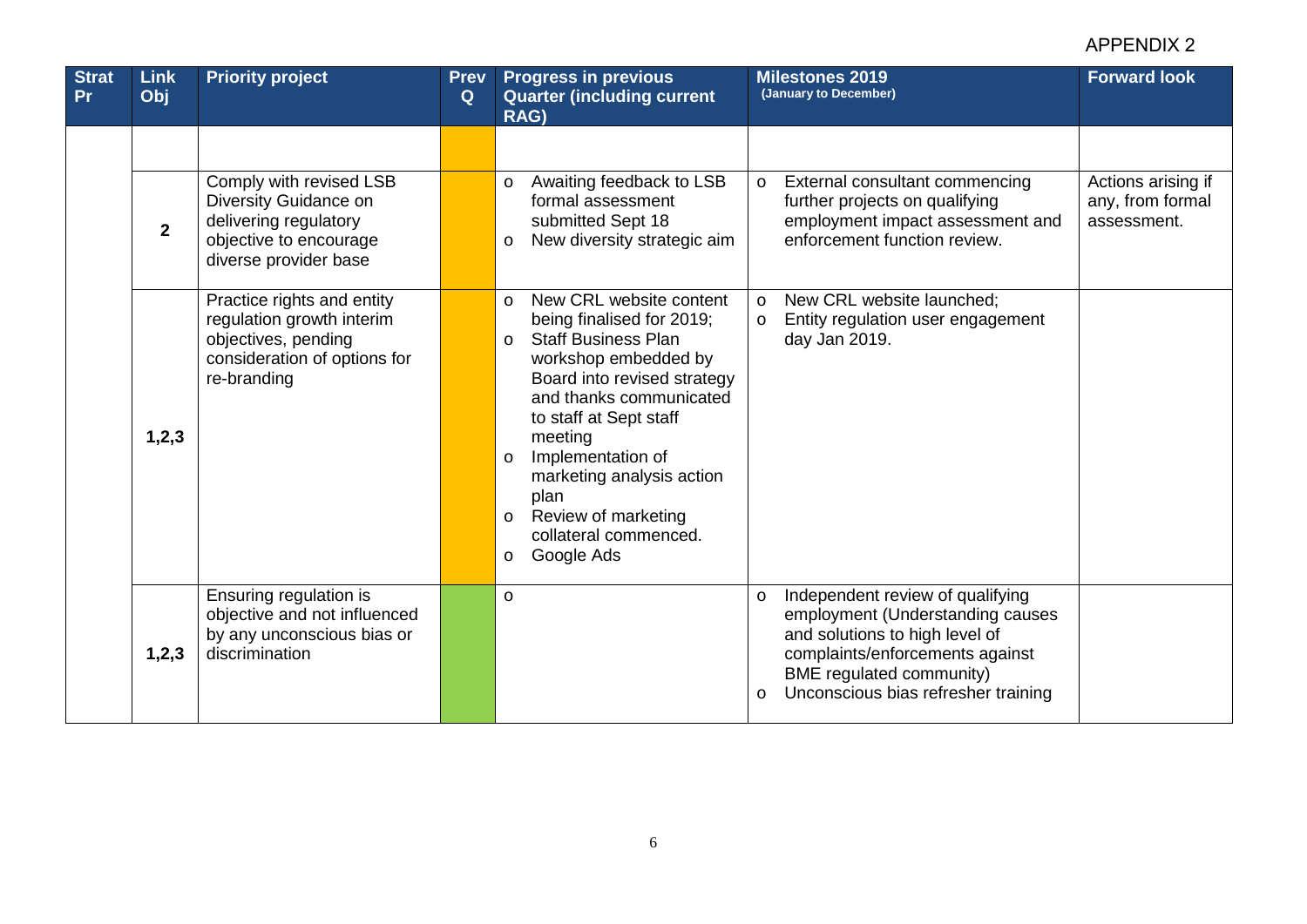| <b>Strat</b><br><b>Pr</b>                            | <b>Link</b><br>Obj | <b>Priority project</b>                                                                           | <b>Prev</b><br>Q | <b>Progress in previous</b><br><b>Quarter (including current</b><br><b>RAG)</b>                                                              | <b>Forward look</b><br><b>Milestones 2019</b><br>(January to December)                                                                                                                                                                                                                                                                                                                                                                                                                                                                   |
|------------------------------------------------------|--------------------|---------------------------------------------------------------------------------------------------|------------------|----------------------------------------------------------------------------------------------------------------------------------------------|------------------------------------------------------------------------------------------------------------------------------------------------------------------------------------------------------------------------------------------------------------------------------------------------------------------------------------------------------------------------------------------------------------------------------------------------------------------------------------------------------------------------------------------|
| To promote and uphold the highest standards through: | 3                  | Review of legal education<br>and introducing new<br>standards                                     |                  | <b>Draft Education Standards</b><br>$\circ$<br>in November Board papers                                                                      | Develop education standards and<br>$\circ$<br>review training arrangements to<br>deliver fit for the future regulated<br>community<br>Understanding needs of key<br>$\circ$<br>communities to change/review<br>product offer<br>Consultation on new education<br>$\circ$<br>standards, review of responses and<br>development of new rules/policies<br>and procedures to implement revised<br>standards<br>Identify how to build skills needed in<br>$\circ$<br>optimal future qualifications -<br>Business solutions (problem-solving), |
| $\infty$                                             | 1, 2, 3            | Playing a leading role in<br>promoting understanding of<br>new technologies for legal<br>services |                  | Oct 18 Legal Tech Board<br>$\circ$<br>session<br>Seek informal feedback<br>O<br>from BEIS<br>Identify who were<br>$\circ$<br>successful bids | Research for most useful new<br>$\circ$<br>technologies for legal services<br>Identifying key sources of legal tech<br>$\circ$<br>development<br>Develop evidence-base to enable a<br>$\circ$<br>successful tech funding bid in the<br>future<br>Entity survey/research of what<br>$\circ$<br>technology using/where see<br>technology opportunities<br>Explore setting up a Joint Venture<br>$\circ$<br>with a tech partner to deliver a new<br>market solution for AI Client services                                                  |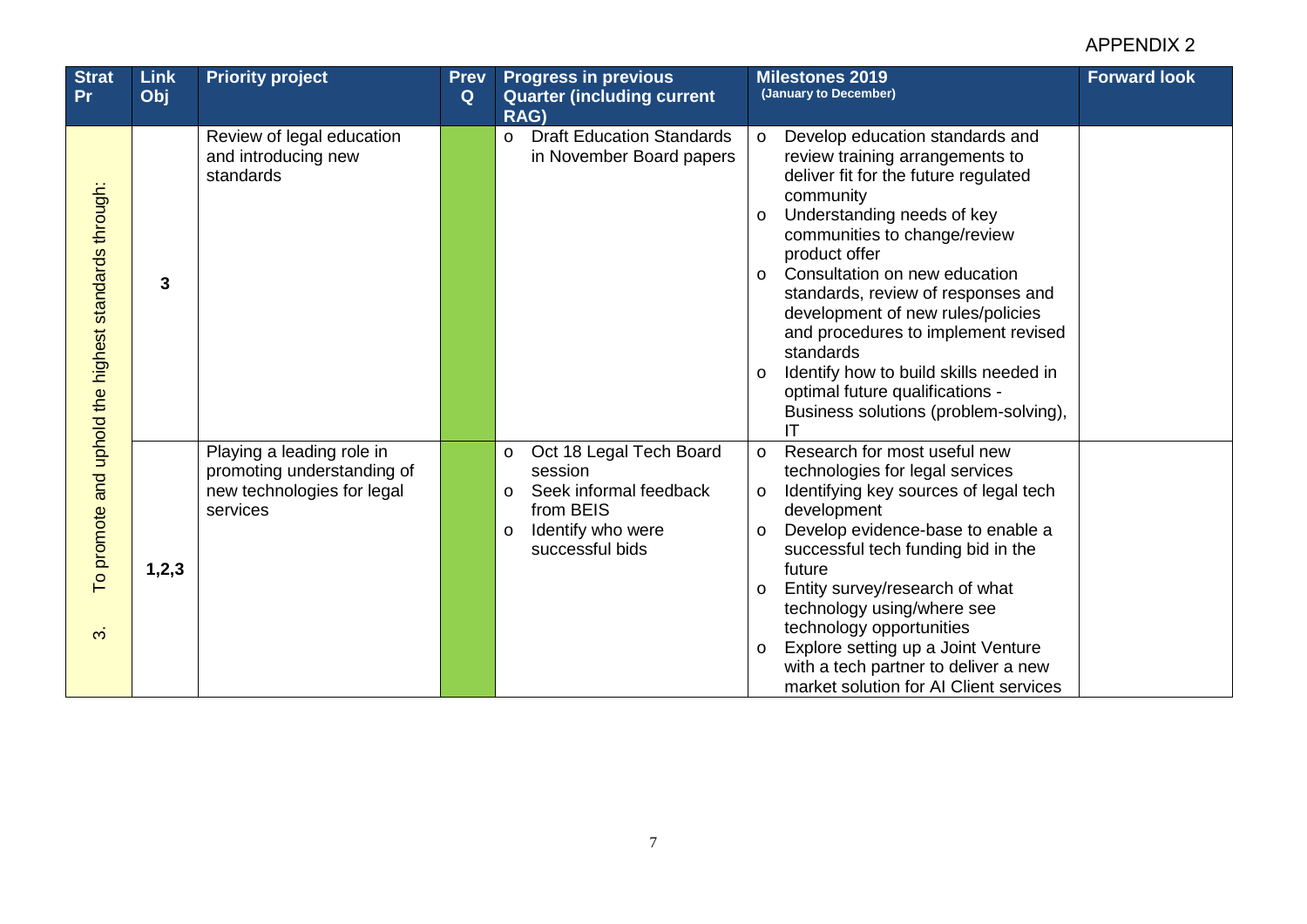<span id="page-7-0"></span>

| <b>Strat</b><br><b>Pr</b> | <b>Link</b><br>Obj | <b>Priority project</b>                                                                                                                                    | <b>Prev</b><br>Q | <b>Progress in previous</b><br><b>Quarter (including current)</b><br>RAG)                                                                    | <b>Milestones 2019</b><br><b>Forward look</b><br>(January to December)                                                                                                                                                                                                                                                                                                                                                         |
|---------------------------|--------------------|------------------------------------------------------------------------------------------------------------------------------------------------------------|------------------|----------------------------------------------------------------------------------------------------------------------------------------------|--------------------------------------------------------------------------------------------------------------------------------------------------------------------------------------------------------------------------------------------------------------------------------------------------------------------------------------------------------------------------------------------------------------------------------|
|                           | 1,3                | <b>Utilising Regulator resources</b><br>most effectively through a<br>risk and evidence-based<br>monitoring and enforcement<br>approach                    |                  | $\circ$                                                                                                                                      | Processes developed for<br>$\circ$<br>enforcement for risk-based regulation<br>Set Risk appetite<br>$\circ$<br>Develop a knowledge bank [see<br>$\circ$<br>research]<br>Review of current Quality Assurance,<br>$\circ$<br>audit & peer review to determine<br>baseline<br>AML and entity supervision - use of<br>$\circ$<br>risk frameworks to focus regulation<br>on entities and individuals that pose<br>the greatest risk |
|                           | 3                  | Introduce online application<br>and assessment schemes for<br>individual and entity<br>authorisation by Dec 2019<br>(linked to introduction of new<br>CRM) |                  | Workshop with Silverbear<br>$\circ$<br>on 13/09/18<br>Note: Progress on Group<br>$\circ$<br>procurement of new CRM<br>is reported elsewhere. | Remains<br>Consider other options if CRM unable<br>$\circ$<br>to deliver to CRL requirements<br>prioritised for<br>implementation in<br>Phase 1 - go live<br>expected May<br>2019 <sup>2</sup> .                                                                                                                                                                                                                               |
|                           | 1, 3               | Address OPBAS findings                                                                                                                                     |                  | Drafted action plan to<br>$\circ$<br>address audit findings                                                                                  | <b>OPBAS Action Plan implementation</b><br>$\circ$                                                                                                                                                                                                                                                                                                                                                                             |
|                           | 1,3                | New group governance<br>arrangements / greater<br>independence                                                                                             |                  | Group Chairs programme<br>$\circ$<br>approval<br>Working Group set up<br>$\circ$                                                             | Implementation Plan produced by Apr<br>$\circ$<br>19<br>Plan implemented to timescales<br>$\circ$<br>Protocols provided (if relevant)<br>$\circ$                                                                                                                                                                                                                                                                               |
|                           | 1,3                | Customer service standards                                                                                                                                 |                  | $\circ$                                                                                                                                      | Review standards<br>$\circ$<br>Publicising standards to staff and<br>$\circ$<br>public<br>Monitoring and reporting mechanisms<br>$\circ$<br>embedded                                                                                                                                                                                                                                                                           |

 $\overline{a}$ <sup>2</sup> Originally scheduled for February 2019